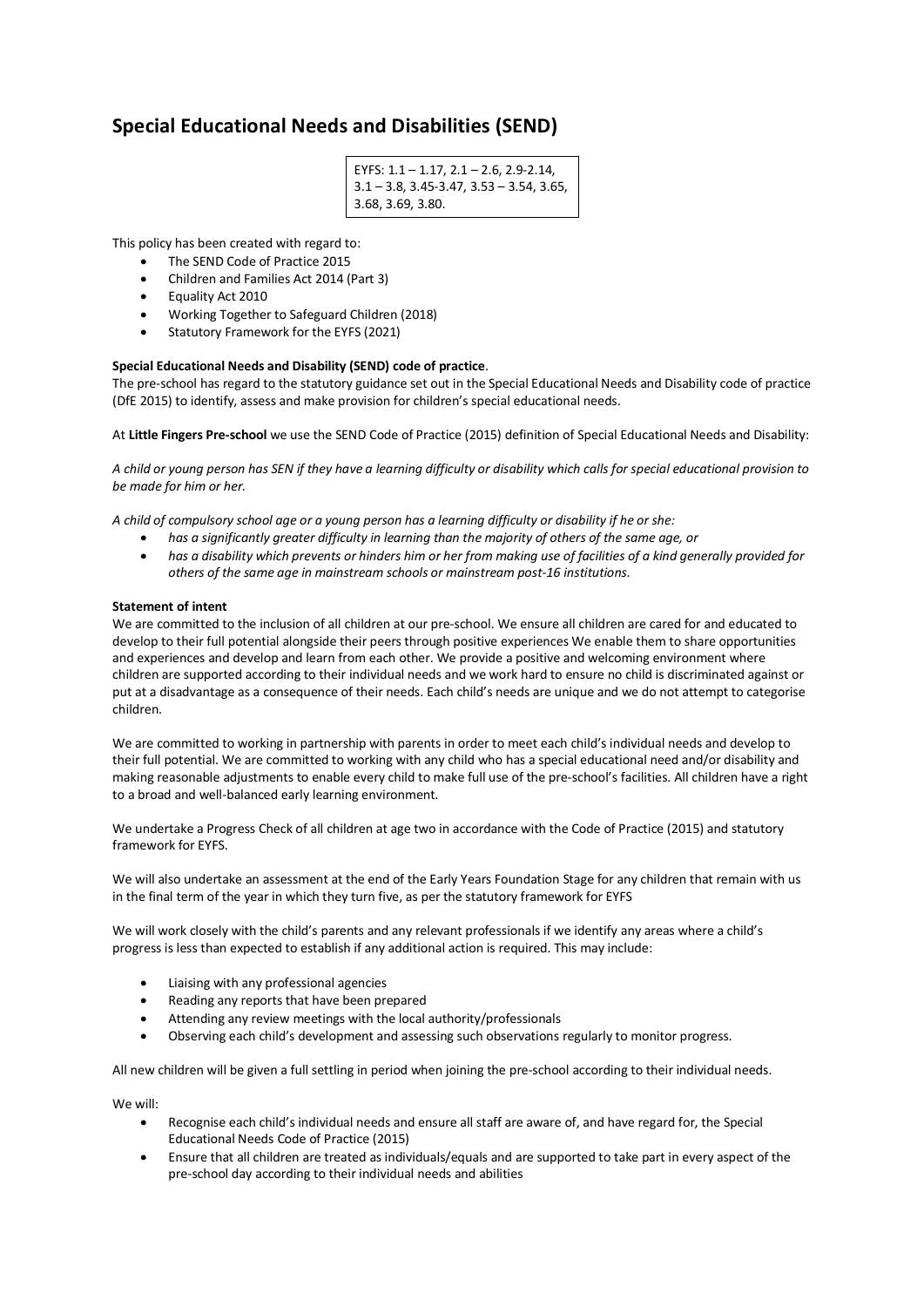- Include all children and their families in our provision
- Identify the specific needs of children with special educational needs and/or disabilities and meet those needs through a range of strategies
- Ensure that children who learn at an accelerated pace e.g. 'most able' are also supported
- Encourage children to value and respect others
- Provide well informed and suitably trained practitioners to help support parents and children with special educational difficulties and/or disabilities
- Develop and maintain a core team of staff who are experienced in the care of children with additional needs and identify a Special Educational Needs and Disabilities Co-ordinator (SENCO) who is experienced in the care and assessment of children with additional needs. Staff will be provided with specific training relating to SEND and the SEND Code of Practice
- Monitor and review our practice and provision and, if necessary, make adjustments, and seek specialist equipment and services where required
- Challenge inappropriate attitudes and practices
- Promote positive images and role models during play experiences of those with additional needs wherever possible
- Celebrate diversity in all aspects of play and learning
- Work in partnership with parents and other agencies in order to meet individual children's needs, including the education, health and care authorities, and seek advice, support and training where required
- Share any statutory and other assessments made by the pre-school with parents and support parents in seeking any help they or the child may need

## Our pre-school Special Education Needs and Disabilities Co-ordinator (SENCO) is **Leanne Shuttleowrth**

The role of the SENCO in our setting includes:

- ensuring all practitioners in the setting understand their responsibilities to children with SEND and the setting's approach to identifying and meeting SEND
- advising and supporting colleagues
- ensuring parents are closely involved throughout and that their insights inform action taken by the setting
- liaising with professionals or agencies beyond the setting
- taking the lead in implementing the graduated approach and supporting colleagues through each stage of the process.

We will:

- Designate a named member of staff to be the SENCO and share their name/role with all staff and parents
- Have high aspirations for all children and support them to achieve their full potential
- Develop respectful partnerships with parents and families
- Ensure parents are involved at all stages of the assessment, planning, provision and review of their child's care and education and include the thoughts and feelings voiced by the child, where possible/appropriate
- Signpost parents and families to our Local Offer in order to access local support and services
- Undertake formal Progress Checks and Assessments of all children in accordance with the SEND Code of Practice January (2015) / statutory framework for the EYFS (2021)
- Provide a statement showing how we provide for children with special educational needs and/or disabilities and share this with staff, parents and other professionals
- Ensure that the provision for children with SEN and/or disabilities is the responsibility of all members of staff in the pre-school through training and professional discussions
- Set out in our inclusive admissions practice on how we meet equality of access and opportunity
- Make reasonable adjustments to our physical environment to ensure it is, as far as possible suitable for children and adults with disabilities using the facilities
- Provide a broad, balanced, aspirational early learning environment for all children with SEN and/or disabilities and differentiated activities to meet all individual needs and abilities
- Liaise with other professionals involved with children with special educational needs and/or disabilities and their families, including transition arrangements to other settings and schools. (See our transitions policy).
- Use the graduated response system to assess, plan, do and review to ensure early identification of any SEND
- Ensure that children with special educational needs and/or disabilities and their parents are consulted at all stages of the graduated response, taking into account their levels of ability
- Review children's progress and support plans continuously and work with parents to agree on further support plans. Meetings with parents are at least every half term
- Provide privacy of children with special educational needs and/or disabilities when intimate care is being provided
- Raise awareness of any specialism the setting has to offer, e.g. Makaton trained staff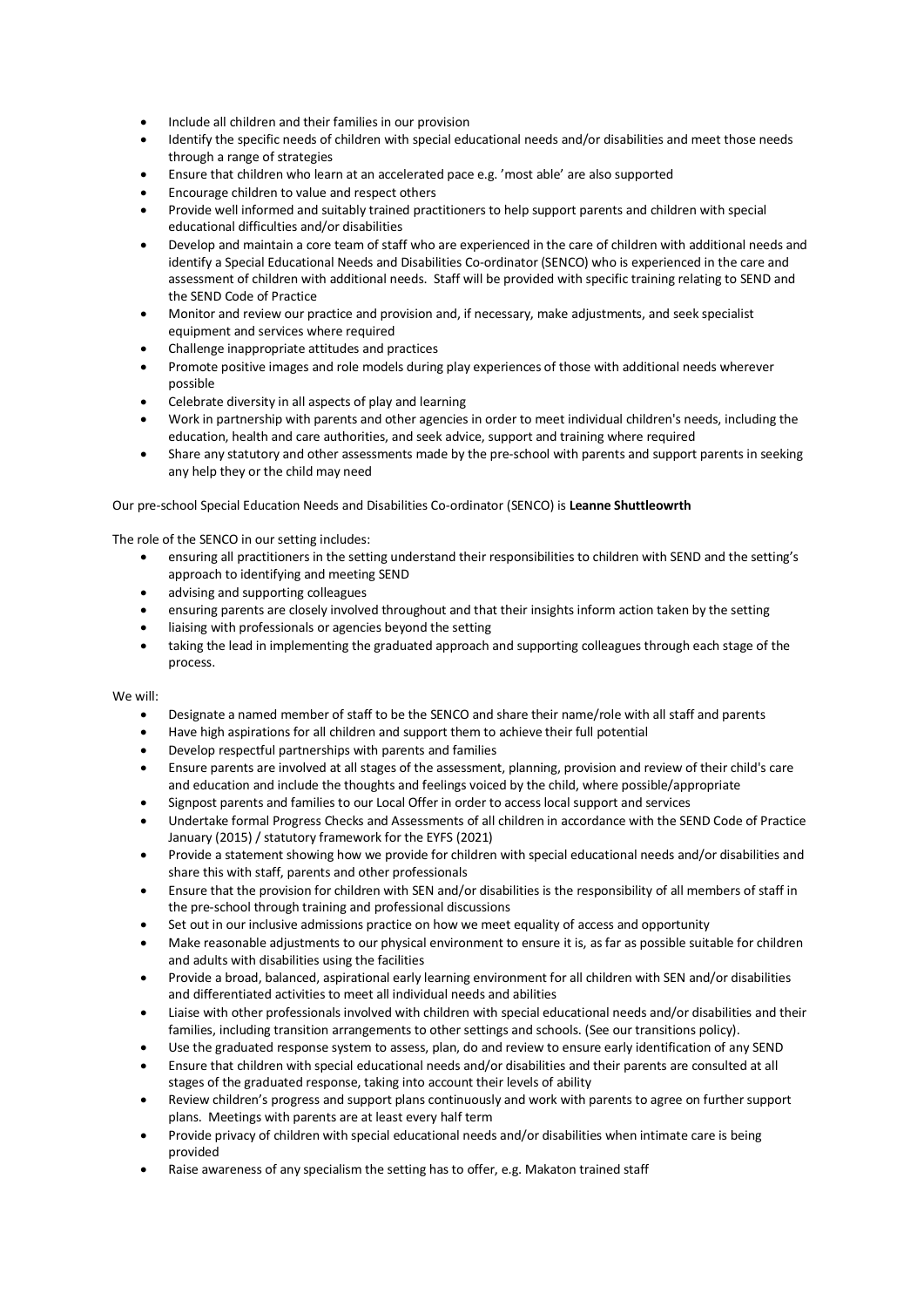- Ensure the effectiveness of our SEN/disability provision by collecting information from a range of sources e.g. additional support reviews, Education, Health and Care (EHC) plans, staff and management meetings, parental and external agencies' views, inspections and complaints. This information is collated, evaluated and reviewed annually
- Provide a complaints procedure and make available to all parents in a format that meets their needs e.g. Braille, audio, large print, additional languages
- Monitor and review our policy and procedures annually.

## **Effective assessment of the need for early help**

We are aware of the process for early help and follow the following procedure:

Local agencies should work together to put processes in place for the effective assessment of the needs of individual children who may benefit from early help services. Children and families may need support from a wide range of local agencies. Where a child and family would benefit from coordinated support from more than one agency (e.g. education, health, housing, police) there should be an inter-agency assessment. These early help assessments should identify what help the child and family require to prevent needs escalating to a point where intervention would be needed via a statutory assessment under the Children Act 1989.

The early help assessment should be undertaken by a lead professional who should provide support to the child and family, act as an advocate on their behalf and coordinate the delivery of support services. The lead professional role could be undertaken by a General Practitioner (GP), family support worker, teacher, health visitor and/or special educational needs coordinator. Decisions about who should be the lead professional should be taken on a case by case basis and should be informed by the child and their family.

For an early help assessment to be effective:

- The assessment should be undertaken with the agreement of the child and their parents or carers. It should involve the child and family as well as all the professionals who are working with them;
- A teacher, GP, health visitor, early years' worker or other professional should be able to discuss concerns they may have about a child and family with a social worker in the local authority. Local authority children's social care should set out the process for how this will happen; and
- If parents and/or the child do not consent to an early help assessment, then the lead professional should make a judgement as to whether, without help, the needs of the child will escalate. If so, a referral into local authority children's social care may be necessary.

If at any time it is considered that the child may be a child in need as defined in the Children Act 1989, or that the child has suffered significant harm, or is likely to do so, a referral should be made immediately to local authority children's social care. This referral can be made by any professional (*Working together to safeguard children 2018).*

## **Graduated Approach**

We follow the SEND Code of Practice (2015) recommendation that, in addition to the formal checks above, we adopt a graduated approach to assessment and planning, led and coordinated by a SENCO. Good practice of working together with parents, and the observation and monitoring of children's individual progress, will help identify any child with special educational needs or disability. This graduated approach will be led and coordinated by our SENCO and appropriate records will be kept according to the Code of Practice.

### **Assess**

In identifying a child as needing SEND support, the key carer, working with the SENCO and the child's parents, will carry out an analysis of the child's needs. This initial assessment will be reviewed regularly to ensure that support is matched to need. Where there is little or no improvement in the child's progress, more specialist assessment may be called for from specialist teachers or from health, social services or other agencies beyond the setting. Where professionals are not already working with the setting, the SENCO will contact them, with the parents' agreement.

#### **Plan**

Where it is decided to provide SEND support, and having formally notified the parents, the key carer and the SENCO, in consultation with the parents, will agree the outcomes they are seeking, the interventions and support to be put in place, the expected impact on progress, development or behaviour, and a clear date for review. Plans will take into account the views of the child.

The support and intervention provided will be selected to meet the outcomes identified for the child, based on reliable evidence of effectiveness, and provided by practitioners with relevant skills and knowledge. Any related staff development needs are identified and addressed. Parents will be involved in planning support and, where appropriate, in reinforcing the provision or contributing to progress at home.